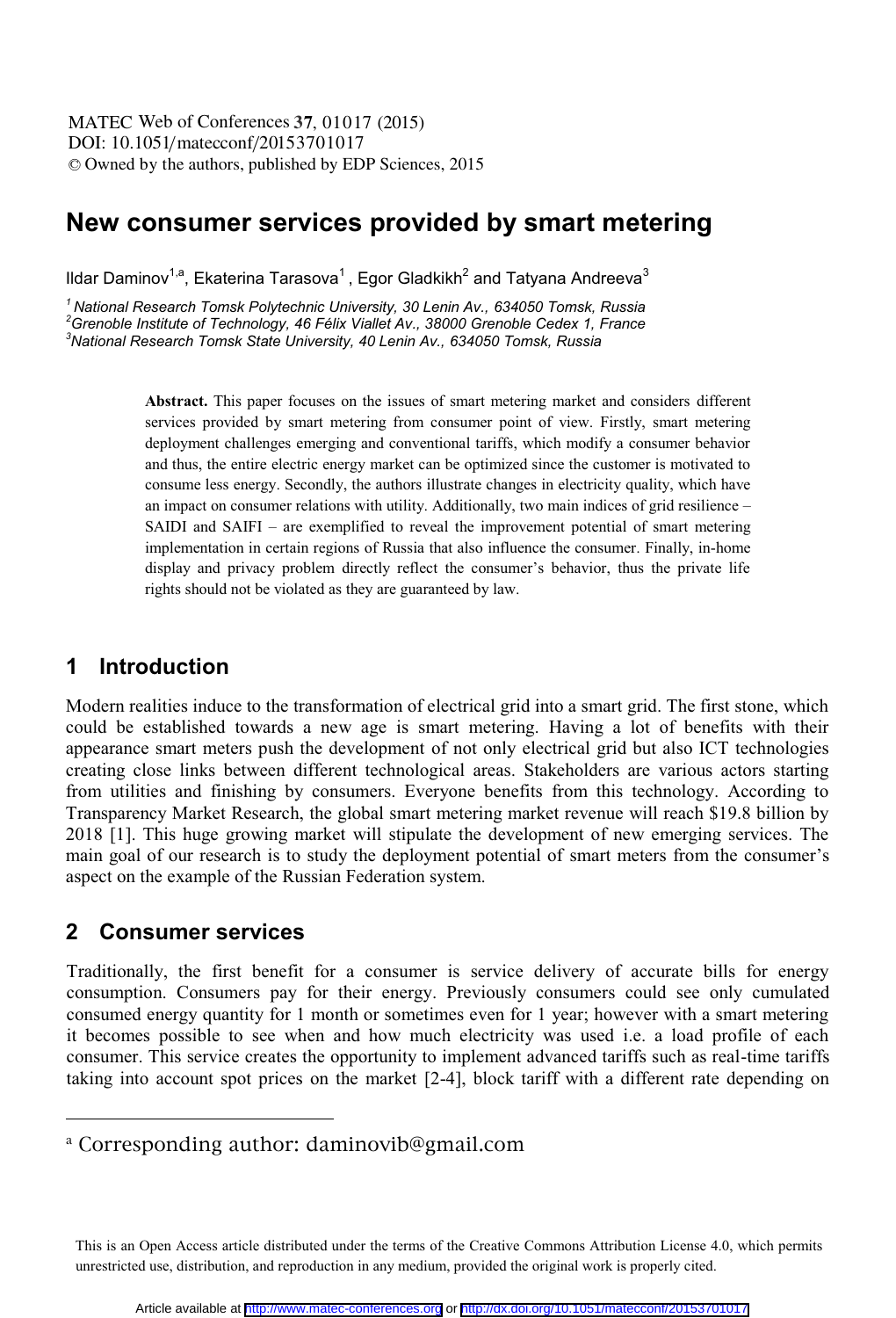demand level for defined period and also working capital tariffs based on consumer debt or credit, time of use system (TOU system). The TOU tariff system has basically a day and a night rate with only a slight price difference [5, 6]. However, additionally a third period during evening peak time is distinguished, with a substantially higher price than during the rest of the day (although the prices given are considered to be indicative). In such a tariff system, a shifting demand from the peak period into the normal day rate period would already generate significant savings of consumer money. Except for savings, smart metering gives a chance to earn money. For instance, henceforth electricity produced from PV plant and delivered to the grid can be precisely measured and thereby rewarded to a consumer. Such schemes of bilateral cash flows open new way to demand response programs, creation of a new market player such as an aggregator which is managing consumer potential to increase or decrease consumption in peak times and providing a reward to consumer for doing that and creating a new vision from the point of view of a customer that being energy effective can be profitable.

Another essential part is the quality of electricity. A smart meter can provide full information on supply voltage levels, quality of waveform power such as under voltage, dips, sags, flickers, harmonics, frequency, transients etc. Many of these quality indexes have a large value for sustainable and durable usage of consumer's equipment. Subsequently, if there is a divergence of quality parameters from those written in GOST 13109-97 «Electric energy. Electromagnetic compatibility of technical equipment. Power quality limits in public electrical systems» then it can lead to a lifetime reduction of equipment or even to its damage. Washing machines, refrigerators are especially sensitive to that. In other words, if consumer's refrigerator or another equipment is damaged the reason of this could be low-quality electricity supply. Besides, the divergence of these indexes (flicker) can have an impact on human health. Flicker effect of light flux can cause a visual fatigue of a human being [7]. According to the RF Government Decree from 06.05.2011 №354 in relevant cases, the cost for electricity can be 0 RUB. Equipped with historical data from the smart meter a consumer can prove easily the fact of discrepancy in quality and thereby be rewarded. Ideally, it should be done automatically without any consumer additional contacts with utility.

Nowadays, distribution company ("ROSSETI" company in Russia) has key performance index (KPI) system including SAIDI (System Average Interruption Duration Index**)** and SAIFI (System Average Interruption Frequency Index**)** showing an outage duration per customer per year (SAIDI) and a number of permanent outages per customer per year (SAIFI) correspondingly. Since smart meter has two-way communication with utility it means when outage occurs at that moment distribution system operator can precisely define an area without power supply for example by sending automatic checkback signals to smart meter since smart meters with outage will not response; by doing so a problem identification time is reduced as well as SAIFI and SAIDI. For the consumer, it means fewer outages and their less duration, which are an additional benefit of smart meters. The best world example is represented by Singapore with SAIDI=0.42 min per customer per year and SAIFI=0.0087 interruptions per customer per year. In other words, the average electricity customer would experience an interruption only once in 115 years. [8] Table 1 presents SAIDI and SAIFI critical values across Russian interregional distribution grid companies (IDGC) [9]. There is a big potential for improvement especially for IDGC of Northern Caucasus and IDGC of Centre where SAIDI/SAIFI values are extremely high. Nevertheless, data collecting has been started recently and can be inaccurate and not full.

| Parameters   | Unit              | <b>IDGC</b> of Northern<br>Caucasus | <b>IDGC</b> of Centre |
|--------------|-------------------|-------------------------------------|-----------------------|
| <b>SAIFI</b> | Quantity per year | 474,6                               |                       |
| <b>SAIDI</b> | Min per year      | 345<br>944.5                        | 494                   |

| Table 1. SAIDI/SAIFI in different interregional distribution grid companies of Russia |  |  |  |
|---------------------------------------------------------------------------------------|--|--|--|
|                                                                                       |  |  |  |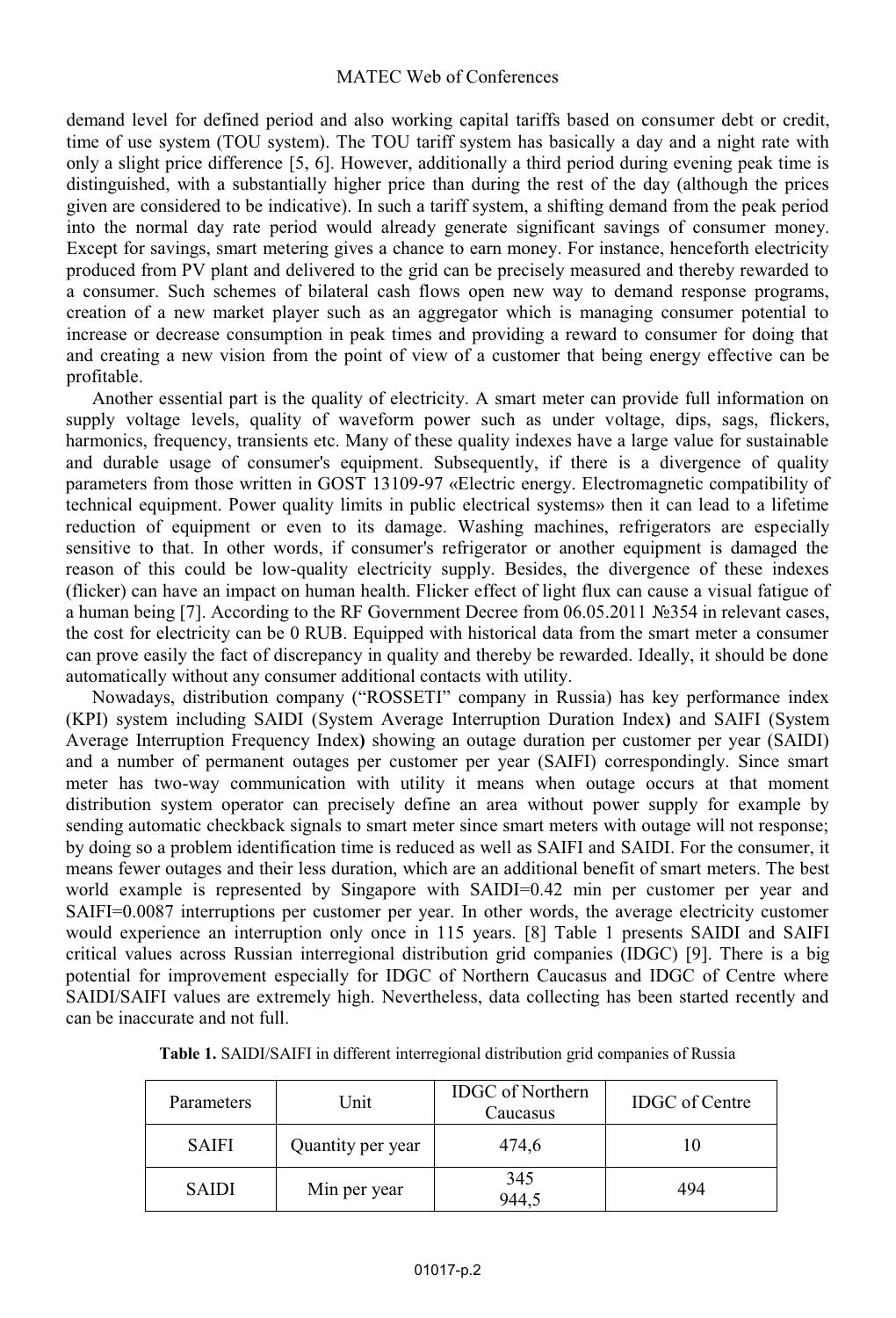In-home display (IHD) is a device communicating with smart meter via a wireless network and showing related information about customer's energy consumption. In most current smart meter rollouts, this device is still optional. However, it possesses a high potential, which can turn the page and improve drastically a customer relationship management (CRM) directions in power engineering area. Though IHD itself is not new in smart metering but with its potential functionality, it is possible to create added value for the consumer.

The one way to inspire a consumer to become green-minded and energy effective in modern market relations in our society is to provide particular benefit in return to green actions. It should be something perceivable especially within a short term period, which will give the consumer a motivation to continue these green actions and he/she will be able to see and experience the result sooner. By means of IHD consumer sets own targets of energy consumption and demand for 1 month. If at the end of selected period all planned targets are reached then the consumer is granted by a particular number of points. Further, these points are exchanged for a free product, discount or another benefit from Partner Company, transforming it in those perceivable results of consumer energy effective actions. Such system will engage not only the consumer but also companies, which will have marketing interest in this activity. Such systems are under development by world largest firms e.g. ATOS World grid.

Another way to give something back to the consumer is to show green tips in the IHD screen. There can be common tips convenient for every person or individual based on consumer own load profile. The important issue for this case is confidentiality. Generally, the idea of giving tips is that firstly, the consumer gets information from smart meter about the consumption during some time and after he/she gets information from utility how to improve it. The load profile is the element from which it is possible to obtain information on private life e.g when consumer wakes up, comes back from a work or drinks tea etc (Fig. 1). The potential domain of load profile application is ubiquitous. Except the area of power engineering industry such load profile could be used during a court examination proving directly or impliedly the words of lawyer for example that nobody wasn't at home because of consumption absence. However, it creates under some circumstances the opportunity of data hacking, leakage or even a spying. For instance, there are two rival IT companies on the market. The first one has installed the new data center and the company keeps this in secret since this data center provides a competitive position. Nevertheless, the second company having obtained the load profile of first company can analyze it and reveal the presence of new data center what can result in strategy changing and market position loss for the first company. There is a solution to make a bigger interval between meter readings which dithers a data profile making it less possible to identify particular events.



**Figure 1.** Load profile example describing what was on during a day